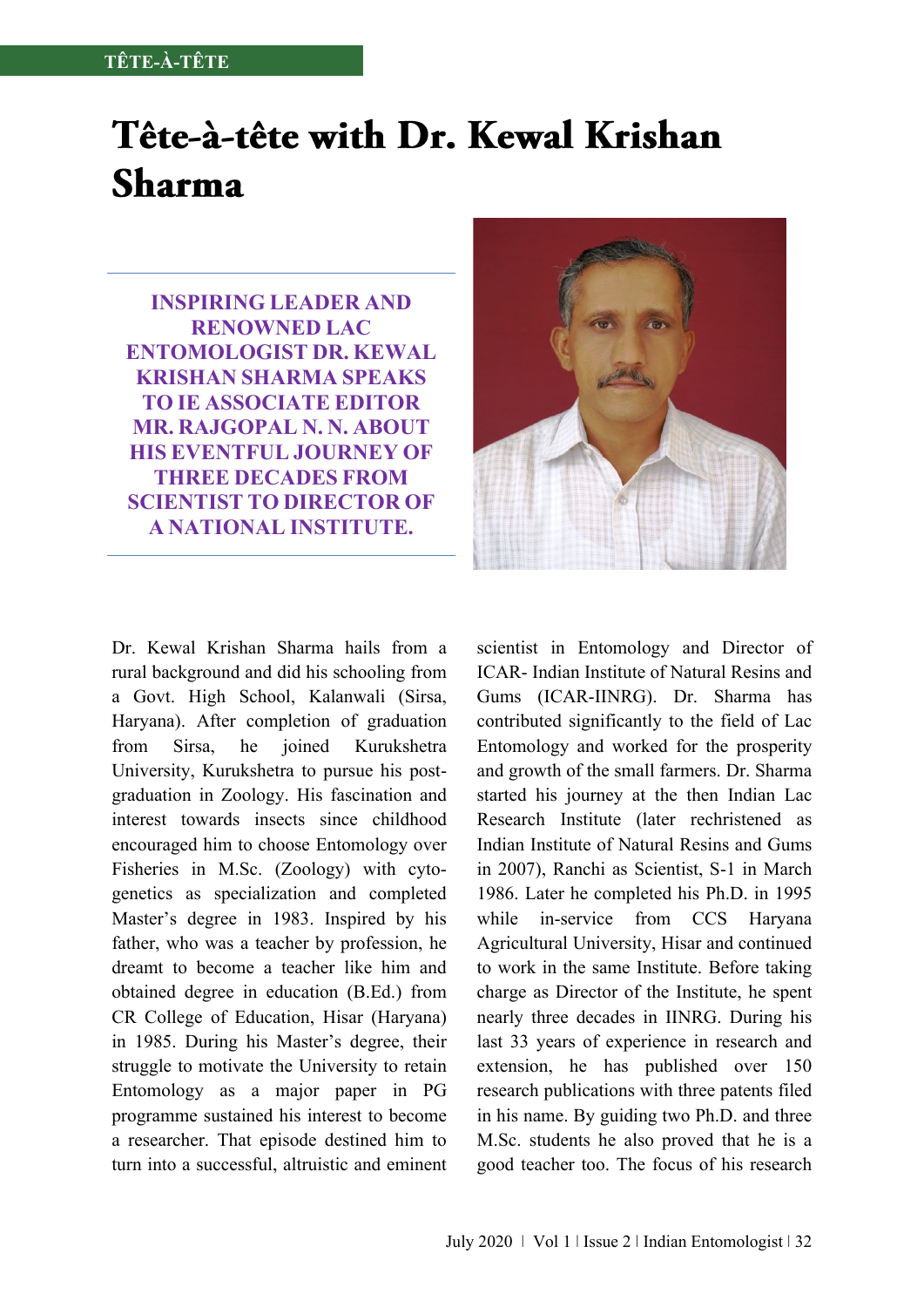has been on understanding lac insect and host plant interactions, development of improved lac insect breeds, new lac insecthost plant combinations, technologies of lac cultivation; he also contributed to lac insect and host-plant diversity studies, new lac insect and associated faunal studies. During his tenure as Head, Lac Production Division, Director, ICAR-IINRG and Project Coordinator, All India Network Project on Conservation of Lac Insect Genetic Resources, Dr. Sharma has the credit of developing Field Gene Banks of lac insects and host plants, which later on developed into National Lac Insect Germplasm Centre. Dr. Sharma is conferred with Fellow of Entomological Society of India, IARI, New Delhi and is serving as President of Society for Advancement of Natural Resins and Gums, IINRG, Ranchi

## **Rajgopal N. N. (RNN): What made you to choose Entomology as a subject of interest while pursuing Master's degree in Zoology?**

**Kewal Krishan Sharma (KKS):** I had fascination for insects since my childhood. As I spent my formative years in a village, frequently visiting the agricultural fields was common where insects were part of life. While watching dragon flies hovering like a helicopter, dung beetle making bolls of cow dung and disappearing in sand, bees making honey from flowers, fire flies emitting light, occurrence of larvae in apparently undamaged pods, I wondered how such small creatures could be so dominating in such varied environments. This interest grew stronger with time. Consequently, I opted Entomology over fisheries and cyto-genetics as specialization during my post-graduation in Zoology. I give full credit to these tiny

insects for my metamorphosis from Zoologist to Entomologist.

## **RNN: Who has impacted you the most in your life as an inspiring personality.**

**KKS:** We learn something or other from each person whom we meet, especially teachers. Therefore, it is difficult to name one. The most inspiring personality is my father, who was a school teacher by profession and had significant impact on my life. He commanded huge respect not only from his students but also from their parents. He treated all his students as his own children and parents of the children also considered him as foster father of their children. I inculcated many qualities from him like – serving selflessly without expecting anything in return, putting service before self and morality above materialism, carrying out duty sincerely with dedication and treating all human beings at par. He always advocated that being 'imperfectly perfect' is always better than being 'perfectly imperfect'. Irrespective of what you are going through, you should always keep on doing what you are supposed to do.

## **RNN: Growing up, did you always dream to be a scientist?**

**KKS:** Since my father was a teacher who greatly influenced and molded lives of many, I also wanted to be a teacher like him. That is why; I obtained degree in education also. Simultaneously, my interest in insects was ticking me to take research as career and explore the unexplored. There is an interesting story that happened while doing PG studies that reinforced my interest in research. During second year of PG, University administration decided to replace entomology as special paper with Limnology. It came as a bolt from blue to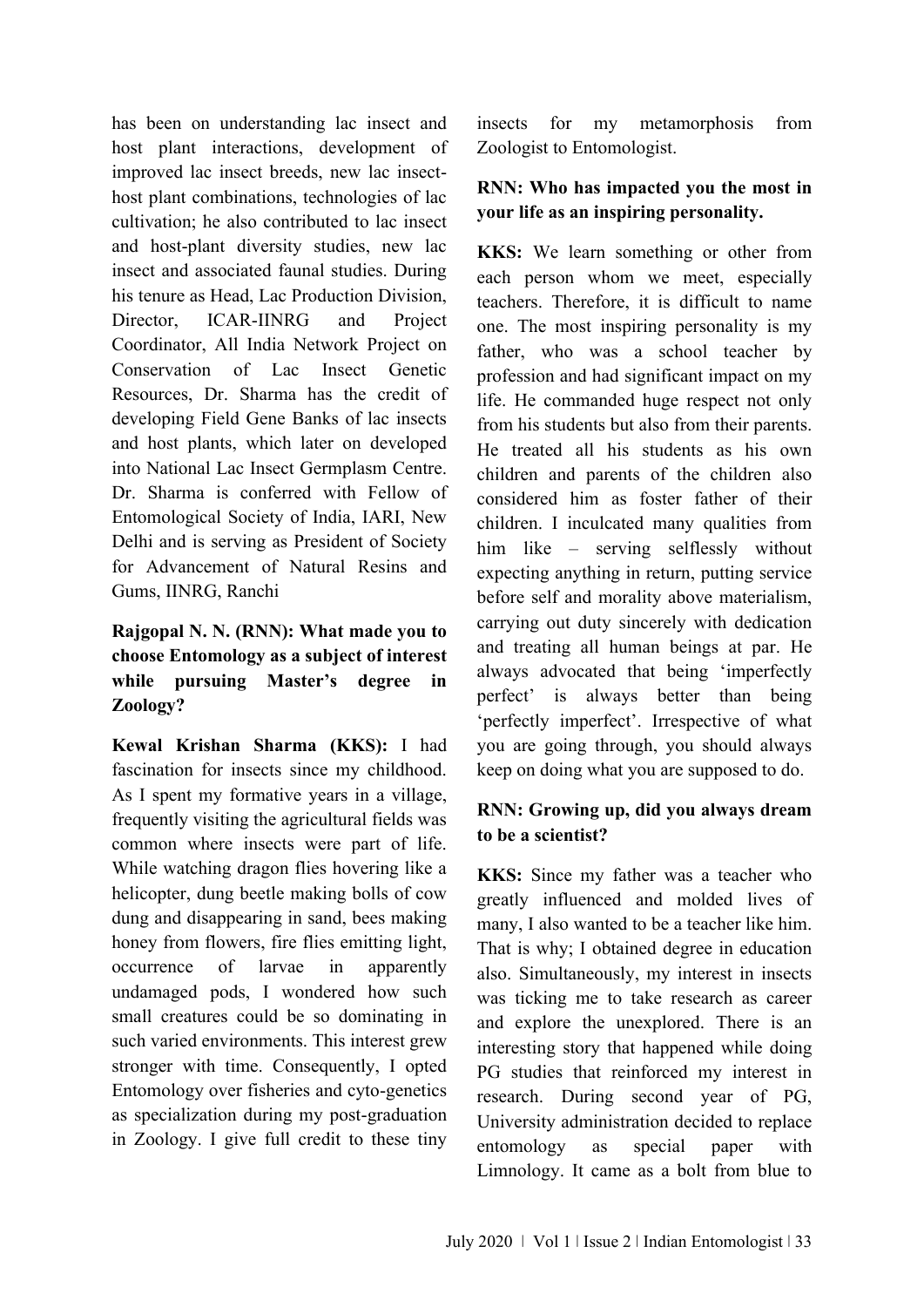me and almost ruined my dream because I wanted to pursue career in entomology. It took lot of efforts to persuade the university to restore entomology as special paper. This episode changed my course of becoming a teacher to a researcher.

## **RNN: Why have you restricted to Lac Institution, what drives you to stay here for long time?**

**KKS:** I had studied about beneficial insects during my PG studies and when I joined the then Indian Lac Research Institute, I found lac insect interesting to work with. Despite being a plant pest, it is an important source of livelihood for small farmers especially in rain-fed farming system. Lac producing states of our country especially Jharkhand, Chhattisgarh, Odisha *etc.* are water deficit states in terms of availability of water for irrigation, where rain-fed agriculture is the dominating source of food. The situation is exacerbated by adverse biophysical growing conditions and poor socio-economic infrastructure in many areas. Levels of productivity, particularly in rain-fed areas are low but opportunities do exist to diversify land use and raise the productivity.

Lac cultivation offers an excellent opportunity under such situation, which can be easily integrated with agriculture. Lac host plants based agro-forestry models have proven their potential in rain-fed agriculture. Likewise, late maturing varieties of pigeonpea and bushy lac host plant, *Flemingia semialata* are proven plants for enhancing income through integration with agriculture. While surveying different parts of country for collection of lac insect and host plants during my early career, I realized the importance of lac cultivation in geographically handicapped areas and its potential application in diverse fields. I

surveyed more than 100 districts of 19 states for lac insect biodiversity; established Lac Insect and Lac Host Field Gene Banks which later on developed into National Lac Insect Germplasm Centre, identified new lac insect species, developed new varieties of lac insects, introduced new concept of lac insect-host plant combinations and host plant indices for sustainable yield, initiated work on lac insect and host plant interaction towards quality lac production. Lac being an insect commodity, it is an entomologists paradise to shape and advance his / her career.

## **RNN: What is the most challenging thing about being a lac entomologist and how you dealt with it?**

**KKS:** Lac insect is very fascinating as well as frustrating to work on. Since, lac insect is phyto-succivorous and sedentary in habit, it is not amenable for certain laboratory experiments. We have to work in a semifield condition where it is difficult to manage / simulate the rearing environment. Intra-specific variations in host plants that affect quality and quantity of lac produced, identification of elite host plants and their mass multiplication, improving industrial quality of lac, nutrient management for better and sustainable yield, climate change affecting host plant as well as associated pests are some of the most challenging areas confronting a lac entomologist.

Biochemical and physiological characterization of lac host plants to explore their nutritional requirement of lac insect, habitat manipulation and biocontrol of insect pests, exploration/establishment of suitable lac insect-host plant combinations, vegetative propagation of good host plants and study of weather parameters affecting lac insect as well as associated fauna have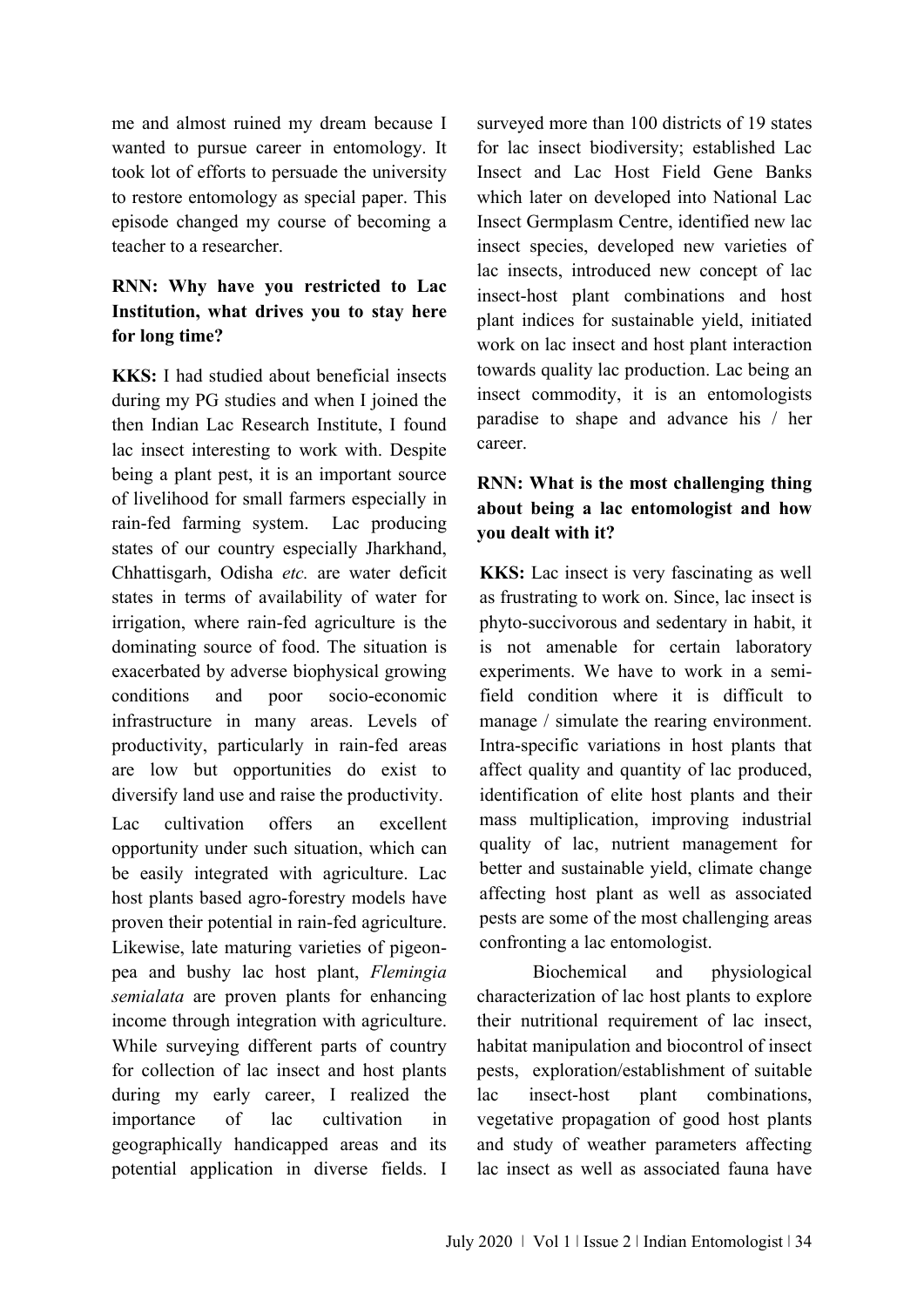provided meaningful insights in managing these challenges.

#### **RNN: Tell me about your proudest achievement**

**KKS:** Starting a journey from the lowest ladder of scientific cadre and reaching to the top of hierarchy in the same institution where I joined as a scientist gives me a lot of satisfaction. It reinforced my belief that in a fair and equitable system, attainments/ achievements are the by-product of one's sincere and untiring efforts.

*"as a Director, one can always contribute to science by mentoring budding scientists, sharing experiences, designing and implementing newer ideas"*

**RNN: Are there any research gaps in lac, and how to narrow down them in future actions**

**KKS:** Natural Resins and Gums (NRGs) including lac are inherently vulnerable to climatic conditions leading to fluctuations in supply and price, both of which are important for achieving a sustainable demand. All the R&D efforts will have to be made to achieve higher and sustainable productivity with optimal inputs, ensuring high quality of NRGs and development of novel and specialty applications especially in low-volume high value products; emergence of new frontier areas are likely to trigger paradigm shift in application domains. Therefore, biotechnological tools have to be used for harnessing genes for mass production of useful molecules in bio-

factories. Such production systems would complement rather than replace the conventional production systems; drastic changes will have to be introduced for raising highly organized plantations with advanced parameter monitoring, automated management systems and precision farming for sustainable production. Taxonomic studies including numerical and molecular approaches, rearing of lac insect on synthetic diet under laboratory setup, identification of resin, dye and wax synthesizing genes, are some of the important areas which merit attention for future studies.

## **RNN: How would you like to see IINRG in future?**

**KKS:** Being the only institute of its kind in the world, onus lies on us to develop IINRG as institution of world repute. The pace of technological strides has tremendously increased in recent decades and this trend is likely to continue during the forthcoming decades as well. The institute should in future take lead in related new areas such as biopolymers, derived especially from agrowastes, ushering new domains of research. Newer application areas and products based on natural resins and gums have commercial advantage in terms of being eco-friendly and have immense potential.

The well-being of the rural poor depends on fostering fair and equitable access to productive resources. Therefore, proper sequencing of interventions, building up of technical and organizational capacity of local communities to internalize and sustain interventions will be required.

I would like to see IINRG emerging as global leader in research and development aspects related to NRGs.